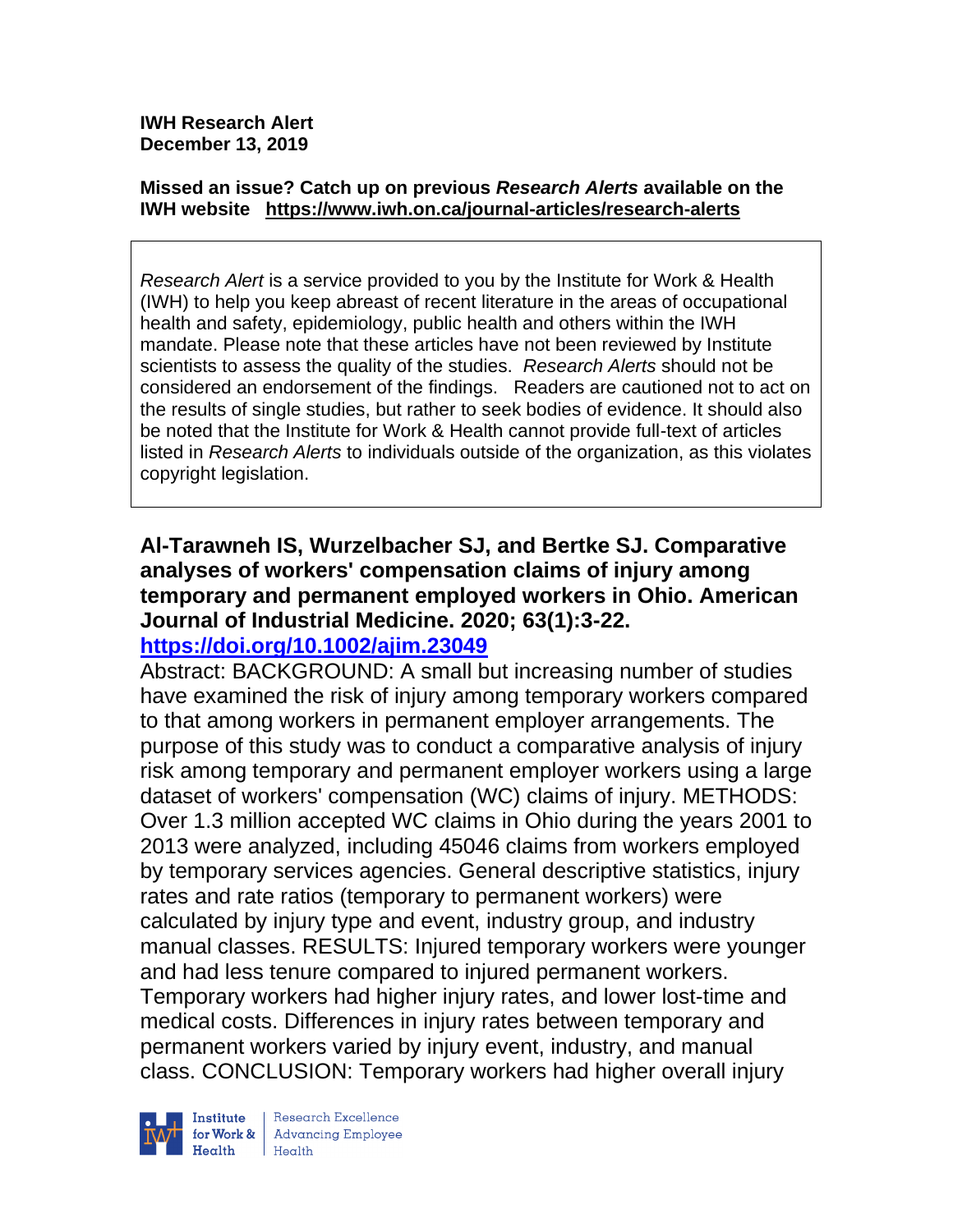rates than permanent workers, controlling for industry manual class. These differences were pronounced for certain industries and injury events. We were not able to control for age and tenure of the worker, so it is not clear how these factors affected observed results. These findings were mostly similar to those from other studies using WC data from the states of Washington and Illinois. Together, these studies provide insights to improve injury prevention among temporary workers, however, additional research is still needed to improve safety and health programming for this group of workers

## **Almost J, Caicco Tett L, VanDenKerkhof E, Pare G, Strahlendorf P, Noonan J, et al. Leading indicators in occupational health and safety management systems in healthcare: a quasi-experimental longitudinal study. Journal of Occupational & Environmental Medicine. 2019; 61(12):e486-e496.**

## **<https://doi.org/10.1097/JOM.0000000000001738>**

Abstract: OBJECTIVE: To evaluate the feasibility of implementing interventions guided by six leading indicators, and the effectiveness of these interventions on improving employee's perception of their organization's health and safety climate. METHOD: A quasiexperimental longitudinal design was used in two hospitals. Occupational health and safety management systems (OHSMS) were assessed using the Leading Indicator Assessment Tool. To address the gaps identified in the assessment, tailored interventions were developed, pilot tested, and evaluated. Data were collected pre- and post-interventions. RESULTS: Interventions were developed to improve three leading indicators: senior management commitment, employee involvement, and communication. Overall, both sites supported using leading indicators to guide proactive interventions. Employees' perceptions of the health and safety climate improved at one site only. CONCLUSIONS: The results suggest the utilization of leading indicators to assess an organization's current OHSMS, identify areas for improvement, and implement tailored interventions is feasible to support a culture of safety in healthcare

## **Ashraf J, Ayaz M, and Hopper T. Precariousness, gender, resistance and consent in the face of global production network's 'Reforms' of Pakistan's garment manufacturing**

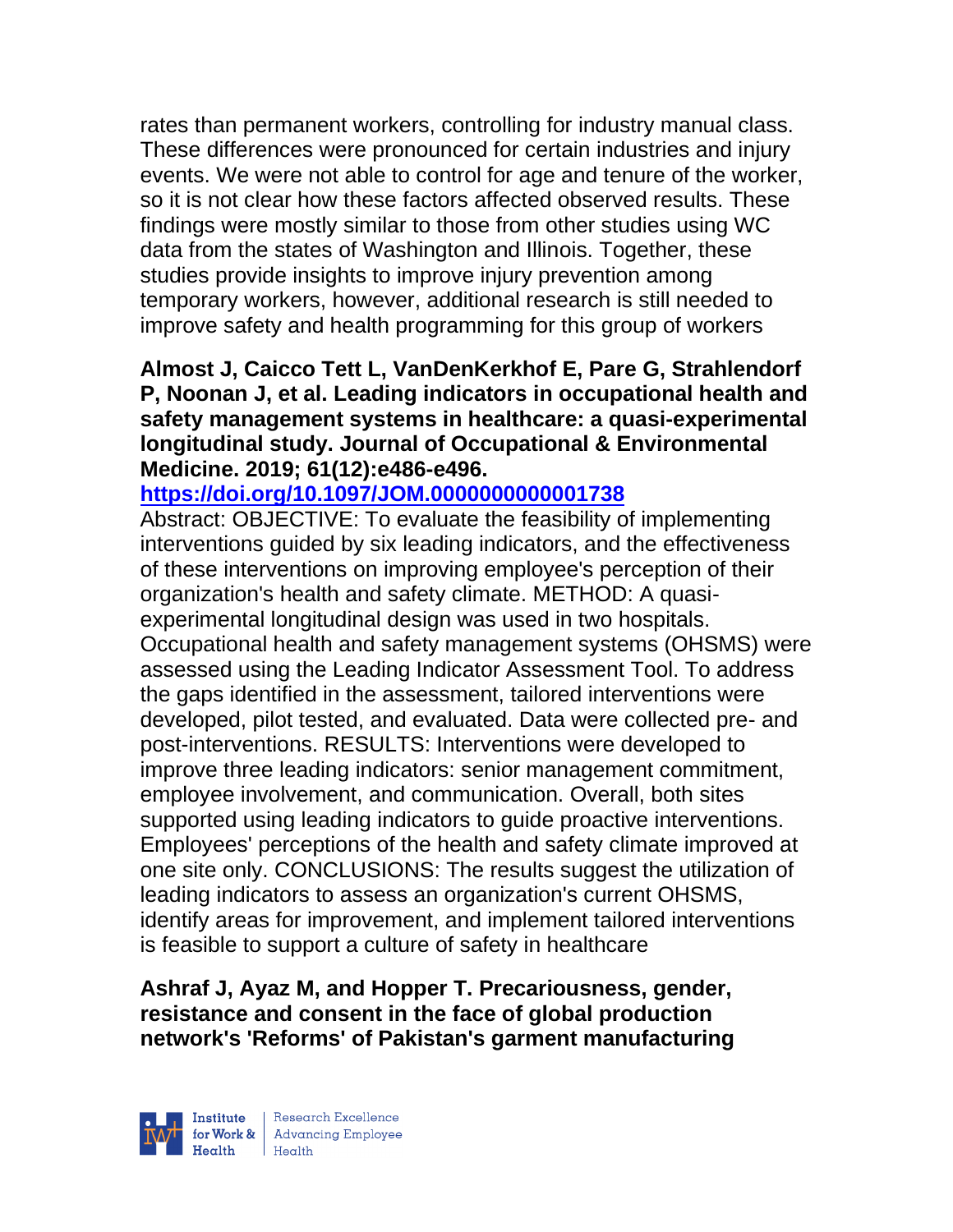**industry. Work, Employment and Society. 2019; 33(6):895-912. <https://doi.org/10.1177/0950017019870735>** 

**Bosman LC, Twisk JWR, Geraedts AS, and Heymans MW. Development of prediction model for the prognosis of sick leave due to low back pain. Journal of Occupational & Environmental Medicine. 2019; 61(12):1065-1071.** 

**<https://doi.org/10.1097/JOM.0000000000001749>** 

Abstract: OBJECTIVE: The aim of this study was to develop a prediction model for the prognosis of sick leave due to low back pain (LBP). METHODS: This is a cohort study with 103 employees sicklisted due to non-specific LBP and spinal disc herniation. A prediction model was developed based on questionnaire data and registered sick leave data with follow up of 180 days. RESULTS: At follow up 31 (30.1%) employees were still sick-listed due to LBP. Forward selection procedure resulted in a model with: catastrophizing, musculoskeletal work load, and disability. The explained variance was 27.3%, calibration was adequate and discrimination was fair with area under the ROC-curve (AUC)=0.761 (interquartile range [IQR]: 0.755-0.770). CONCLUSION: The prediction model of this study can adequately predict LBP sick leave after 180 days and could be used for employees sick listed due LBP

### **Bowen S, Botting I, Graham ID, MacLeod M, Moissac Dd, Harlos K, et al. Experience of health leadership in partnering with university-based researchers in Canada: a call to "re-imagine" research. International Journal of Health Policy and Management. 2019; 8(12):684-699.**

**<https://doi.org/10.15171/ijhpm.2019.66> [open access]** Abstract: BACKGROUND: Emerging evidence that meaningful relationships with knowledge users are a key predictor of research use has led to promotion of partnership approaches to health research. However, little is known about health system experiences of collaborations with university-based researchers, particularly with research partnerships in the area of health system design and health service organization. The purpose of the study was to explore the experience and perspectives of senior health managers in health service organizations, with health organization-university research partnerships. METHODS: In-depth, semi-structured interviews (n =



| Research Excellence **Example 18 Advancing Employee**<br> **Health** Health<br>
Health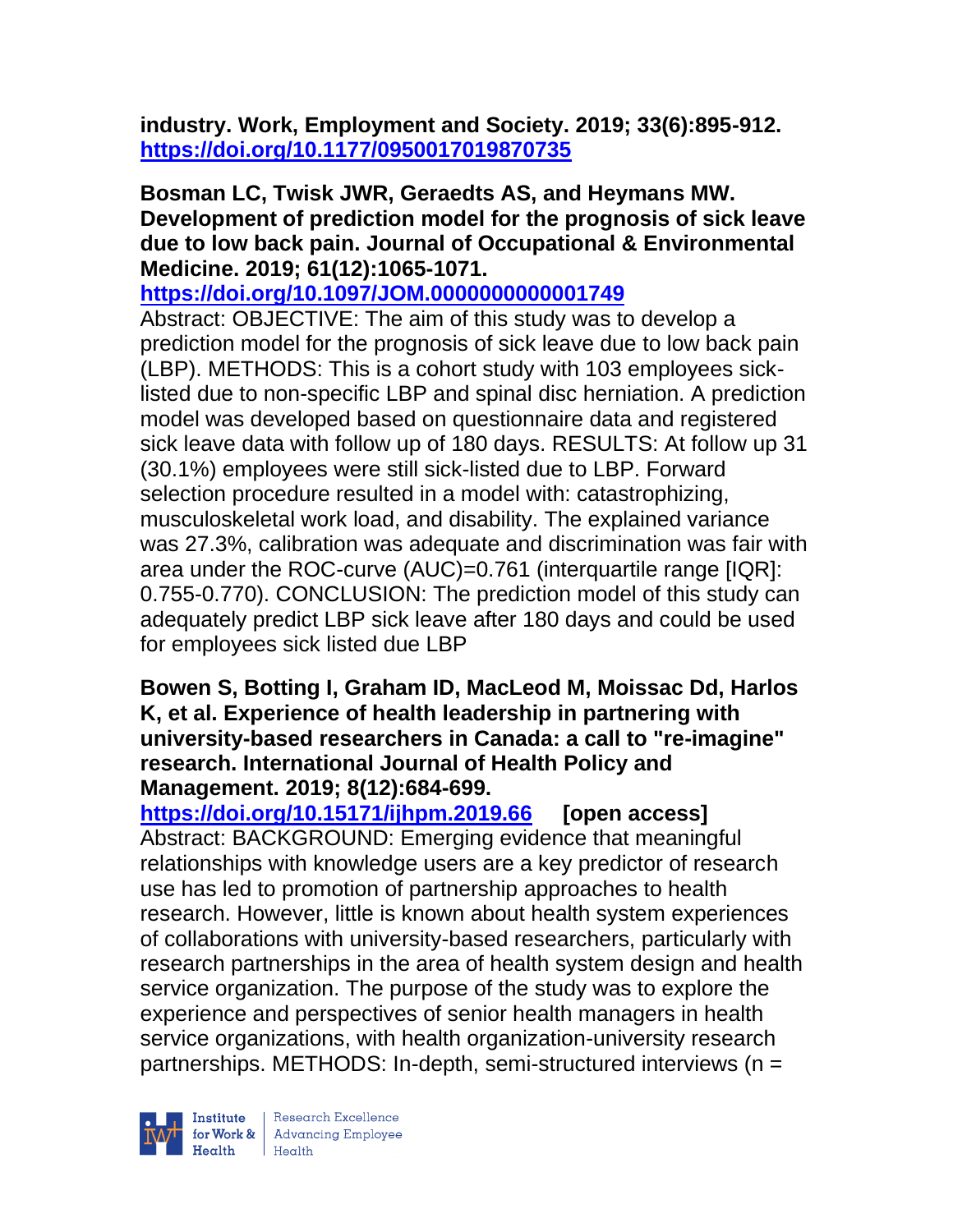25) were conducted with senior health personnel across Canada to explore their perspectives on health system research; experiences with health organization-university research partnerships; challenges to partnership research; and suggested actions for improving engagement with knowledge users and promoting research utilization. Participants, recruited from organizations with regional responsibilities, were responsible for system-wide planning and support functions. RESULTS: Research is often experienced as unhelpful or irrelevant to decision-making by many within the system. Research, quality improvement (QI) and evaluation are often viewed as separate activities and coordinated by different responsibility areas. Perspectives of senior managers on barriers to partnership differed from those identified in the literature: organizational stress and restructuring, and limitations in readiness of researchers to work in the fast-paced healthcare environment, were identified as major barriers. Although the need for strong executive leadership was emphasized, "multi-system action" is needed for effective partnerships. CONCLUSION: Common approaches to research and knowledge translation are often not appropriate for addressing issues of health service design and health services organization. Nor is the research community providing expertise to many important activities that the healthcare system is taking to improve health services. A radical rethinking of how we prepare health service researchers; position research within the health system; and fund research activities and infrastructure is needed if the potential benefits of research are to be achieved. Lack of response to health system needs may contribute to research and 'evidence-informed' practice being further marginalized from healthcare operations. Interventions to address barriers must respond to the perspectives and experience of health leadership

## **Carlsson L, Lytsy P, Anderzen I, Hallqvist J, Wallman T, and Gustavsson C. Motivation for return to work and actual return to work among people on long-term sick leave due to pain syndrome or mental health conditions. Disability and Rehabilitation. 2018; 41(25):3061-3070.**

## **<https://doi.org/10.1080/09638288.2018.1490462>**

Abstract: Purpose: The purpose of this study was to investigate associations between motivation for return to work and actual return



| Research Excellence Finantium Research Excellence<br>
Finantium Research Employee<br>
Realth Health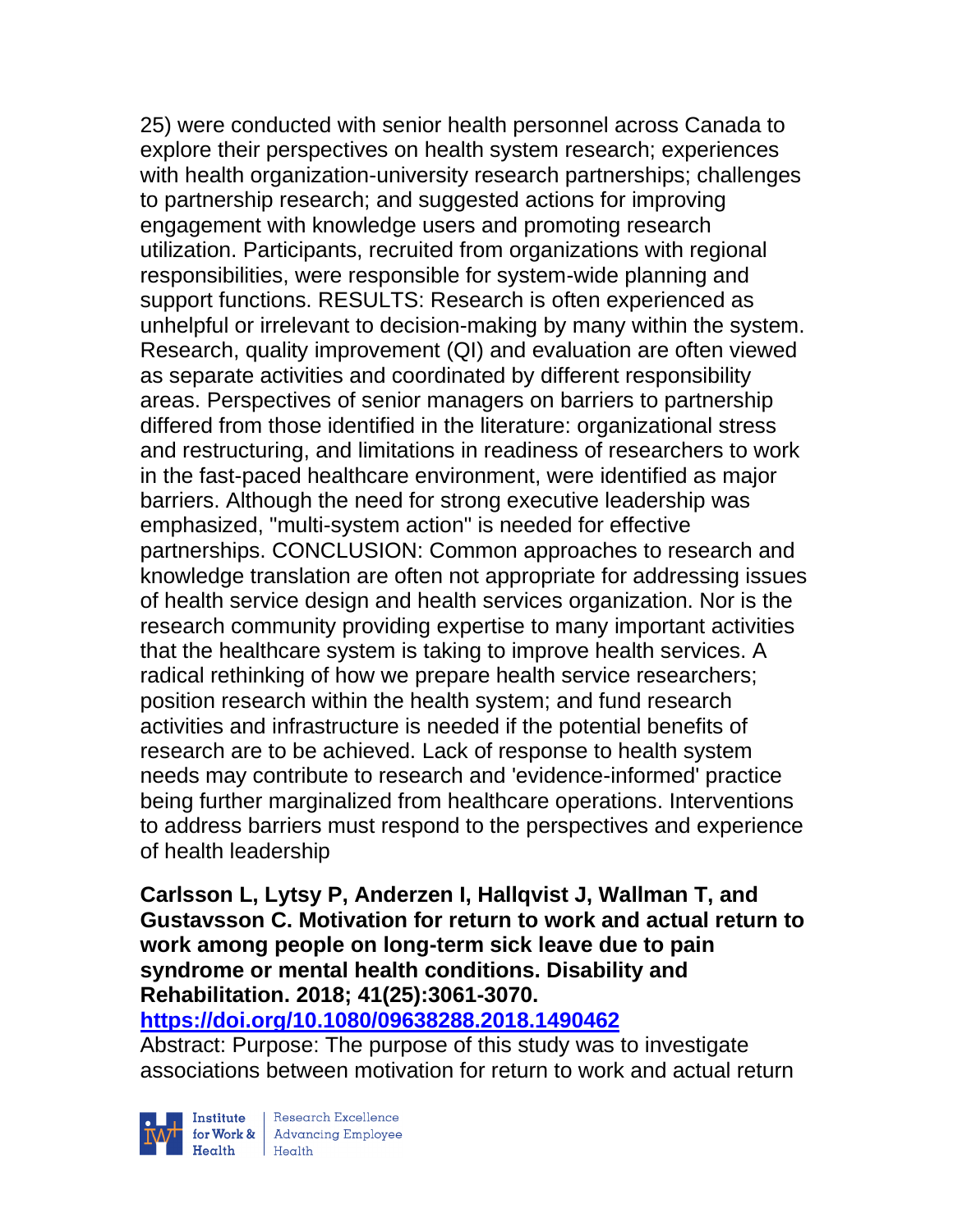to work, or increased employability among people on long-term sick leave. Materials and methods: Data by responses to questionnaires was collected from 227 people on longterm sick leave (mean¼7.9 years) due to pain syndrome or mild to moderate mental health conditions who had participated in a vocational rehabilitation intervention. The participants' motivation for return to work was measured at baseline. At 12-month follow-up, change in the type of reimbursement between baseline and at present was assessed and used to categorise outcomes as: "decreased work and employability", "unchanged", "increased employability", and "increased work". Associations between baseline motivation and return to work outcome were analysed using logistic and multinomial regression models. Results: Motivation for return to work at baseline was associated with return to work or increased employability at 12-month follow-up in the logistic regression model adjusting for potential confounders (OR 2.44, 95% CI 1.25–4.78). Conclusions: The results suggest that motivation for return to work at baseline was associated with actual chances of return to work or increased employability in people on long-term sick leave due to pain syndrome or mild to moderate mental health conditions.

## **Davin S, Lapin B, Mijatovic D, Fox R, Benzel E, Stilphen M, et al. Comparative effectiveness of an interdisciplinary pain program for chronic low back pain, compared to physical therapy alone. Spine. 2019; 44(24):1715-1722.**

## **<https://doi.org/10.1097/BRS.0000000000003161>**

Abstract: study design: This is an observational cohort study. Objective: The aim of this study was to compare the effectiveness of PT to an interdisciplinary treatment approach in patients with chronic low back pain (CLBP). Summary of background data: CLBP is a costly and potentially disabling condition. Physical therapy (PT), cognitive behavioral therapy, and interdisciplinary pain programs (IPPs) are superior to usual care. Empirical evidence is lacking to clearly support one treatment approach over another in patients with CLBP. Methods: One hundred seventeen adult patients who completed an IPP for individuals with ≥3 months of back pain were compared to 214 adult patients with similar characteristics who completed PT. The Modified Low Back Pain Disability Questionnaire was the primary outcome measure. Additional measures included:

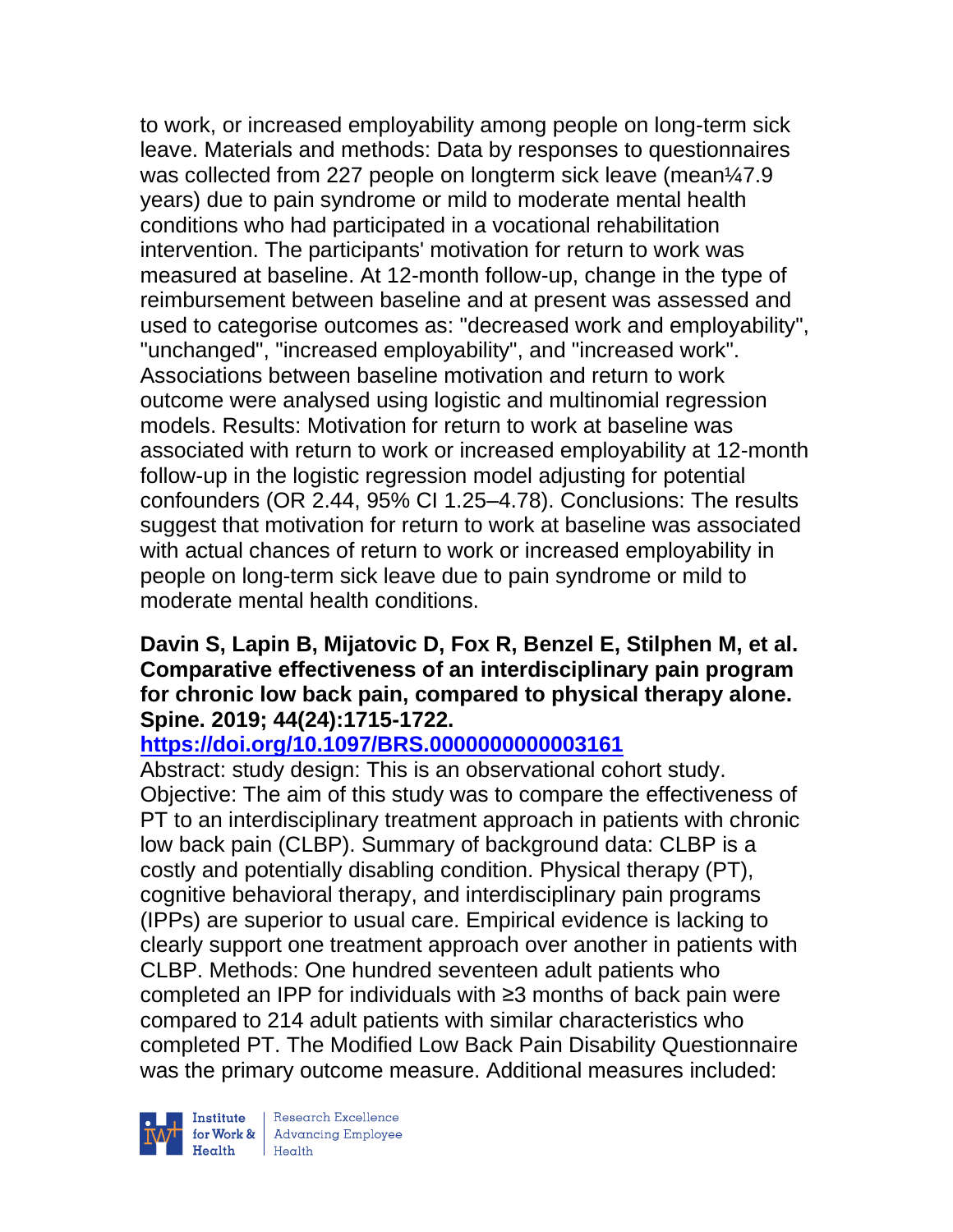PROMIS physical function, global health, social role satisfaction, pain interference, anxiety, fatigue, sleep disturbance, and Patient Health Questionnaire. Patients who completed the IPP were matched by propensity score to a historical control group of patients who completed a course of PT. Change in functional disability was compared between IPP patients and matched controls. Patientreported outcome measures were assessed pre to post participation in the IPP using paired t test and by calculating the proportion with clinically meaningful improvement. Results: Propensity score matching generated 81 IPP and 81 PT patients. Patients enrolled in the IPP had significantly greater improvement in MDQ scores upon completion compared to patients in PT (15.8 vs. 7.1, P < 0.001). The majority of IPP patients reached the threshold for clinically meaningful change of ≥10 point reduction (60.5%) compared to 34.6% of PT patients, P < 0.01. Patients in the IPP also showed statistically and clinically significant improvement in social role satisfaction, fatigue, and sleep disturbance. Conclusion: CLBP patients in an IPP demonstrated greater functional improvements compared to similar patients participating in PT. Level of evidence: 3.

**Desai RJ and Franklin JM. Alternative approaches for confounding adjustment in observational studies using weighting based on the propensity score: a primer for practitioners. British Medical Journal. 2019; 367:l5657. <https://doi.org/10.1136/bmj.l5657>** 

**Dumas O, Boggs KM, Quinot C, Varraso R, Zock JP, Henneberger PK, et al. Occupational exposure to disinfectants and asthma incidence in U.S. nurses: a prospective cohort study. American Journal of Industrial Medicine. 2020; 63(1):44- 50.** 

## **<https://doi.org/10.1002/ajim.23067>**

Abstract: BACKGROUND: Exposure to disinfectants among healthcare workers has been associated with respiratory health effects, in particular, asthma. However, most studies are crosssectional and the role of disinfectant exposures in asthma development requires longitudinal studies. We investigated the association between occupational exposure to disinfectants and incident asthma in a large cohort of U.S. female nurses. METHODS:

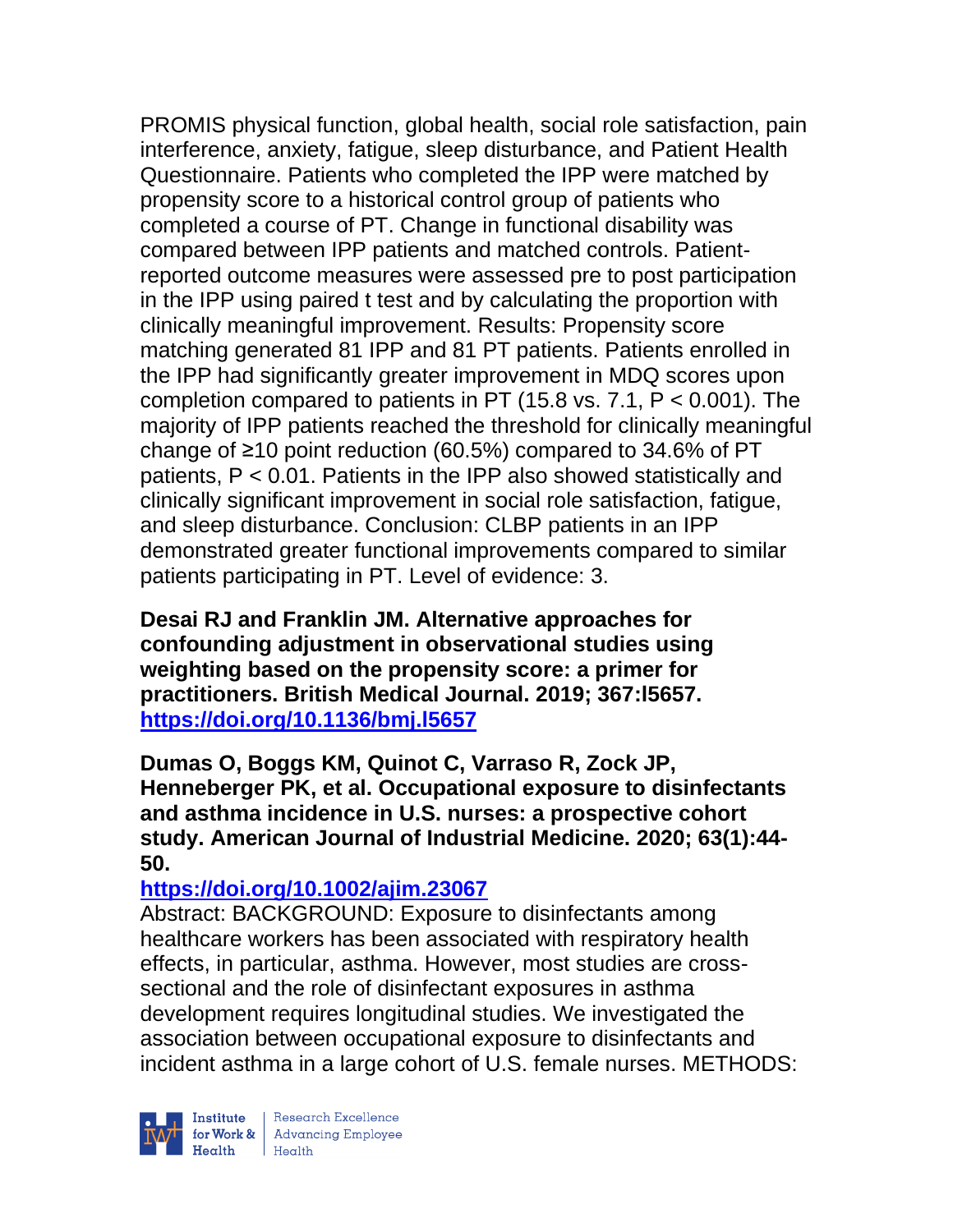The Nurses' Health Study II is a prospective cohort of 116429 female nurses enrolled in 1989. Analyses included 61539 participants who were still in a nursing job and with no history of asthma in 2009 (baseline; mean age: 55 years). During 277744 person-years of follow-up (2009-2015), 370 nurses reported incident physiciandiagnosed asthma. Occupational exposure was evaluated by questionnaire and a Job-Task-Exposure Matrix (JTEM). We examined the association between disinfectant exposure and subsequent asthma development, adjusted for age, race, ethnicity, smoking status, and body mass index. RESULTS: Weekly use of disinfectants to clean surfaces only (23% exposed) or to clean medical instruments (19% exposed) was not associated with incident asthma (adjusted hazard ratio [95% confidence interval] for surfaces, 1.12 [0.87-1.43]; for instruments, 1.13 [0.87-1.48]). No association was observed between high-level exposure to specific disinfectants/cleaning products evaluated by the JTEM (formaldehyde, glutaraldehyde, bleach, hydrogen peroxide, alcohol quats, or enzymatic cleaners) and asthma incidence. CONCLUSIONS: In a population of late career nurses, we observed no significant association between exposure to disinfectants and asthma incidence. A potential role of disinfectant exposures in asthma development warrants further study among healthcare workers at earlier career stage to limit the healthy worker effect

### **Gomez MAL, Sparer-Fine E, Sorensen G, and Wagner G. Literature review of policy implications from findings of the center for work, health, and well-being. Journal of Occupational & Environmental Medicine. 2019; 61(11):868-876. <https://doi.org/10.1097/JOM.0000000000001686>**

Abstract: OBJECTIVE: To review the publications of a Total Worker Health Center of Excellence, the Harvard T.H. Chan School of Public Health Center for Work, Health, and Well-being, in order to identify research findings relevant to either organizational or public policies. METHODS: Two researchers independently reviewed 57 publications from 2011 to 2019 to identify cross-cutting themes that focus on working conditions or related health outcomes and their organizational and public policy implications. RESULTS: Twelve cross-cutting themes were identified with their respective organizational and public policy implications. Several policy



 $\begin{tabular}{|l|} Institute & Research Excellence \\ \hline for Work & Advancing Employee \\ Health & Health \\ \end{tabular}$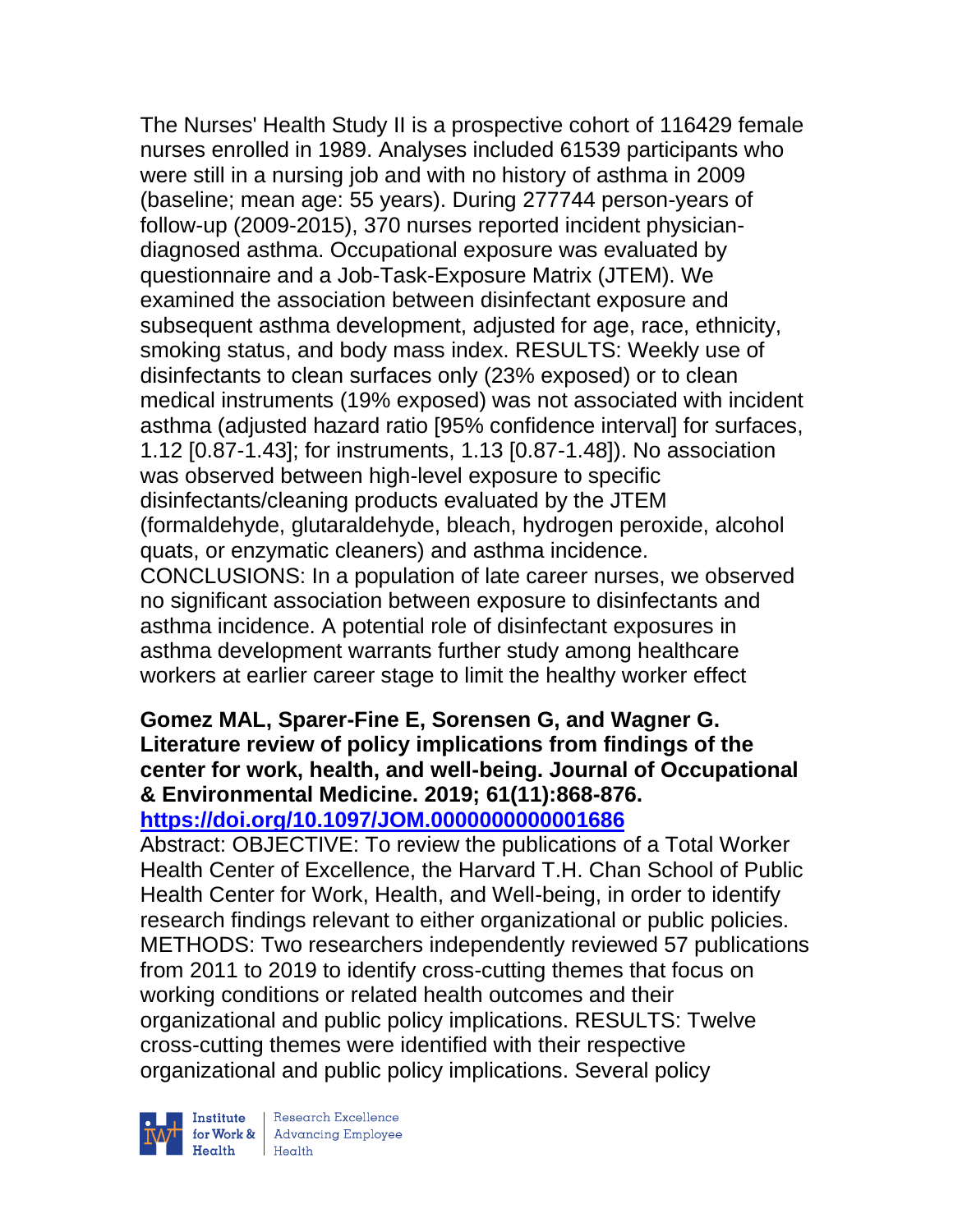implications cut across work-related themes. CONCLUSIONS: Policy implications of TWH research will aid in setting priorities to translate this from research into practice in future studies and help identify gaps that we and others can use to plan future TWH research

## **Hauke A, Flaspoler E, and Reinert D. Proactive prevention in occupational safety and health: how to identify tomorrow's prevention priorities and preventive measures. International Journal of Occupational Safety & Ergonomics. 2020; 26(1):181- 193.**

## **<https://doi.org/10.1080/10803548.2018.1465677>**

Abstract: Introduction. Global trends such as digitalization, globalization and demographic change are changing workplaces, and accordingly occupational safety and health (OSH) needs. To better prepare for the future and to foster proactive prevention, the German Social Accident Insurance (DGUV) established an OSH risk observatory (RO OSH). Methods. The RO OSH relies on an online survey and calls upon the expertise of labour inspectors. In total, 398 labour inspectors participated in the first RO OSH enquiry. They rated developments with regard to their sector-specific relevance for OSH in the near future. The RO OSH also provides ideas for preventive measures that can be implemented by the German Social Accident Insurance Institutions. Results. Work intensity, demographic aspects and digitalization play a major role for most or all sectors. However, familiar OSH issues such as musculoskeletal strain and noise also continue to be of major importance and require further consideration and specific solutions in prevention. Outlook. For the DGUV, training and consulting have great potential for proactive prevention in these priority areas, e.g., by fostering a prevention culture and supporting companies in (psychosocial) risk assessment (also for mobile work). For instance, concepts for increasing physical activity at sedentary workplaces and data security require continued research

**Kudesia RS, Lang T, and Reb J. How institutions enhance mindfulness: interactions between external regulators and frontline operators around safety rules. Safety Science. 2020; 122:104511.**

**<https://doi.org/10.1016/j.ssci.2019.104511>** 

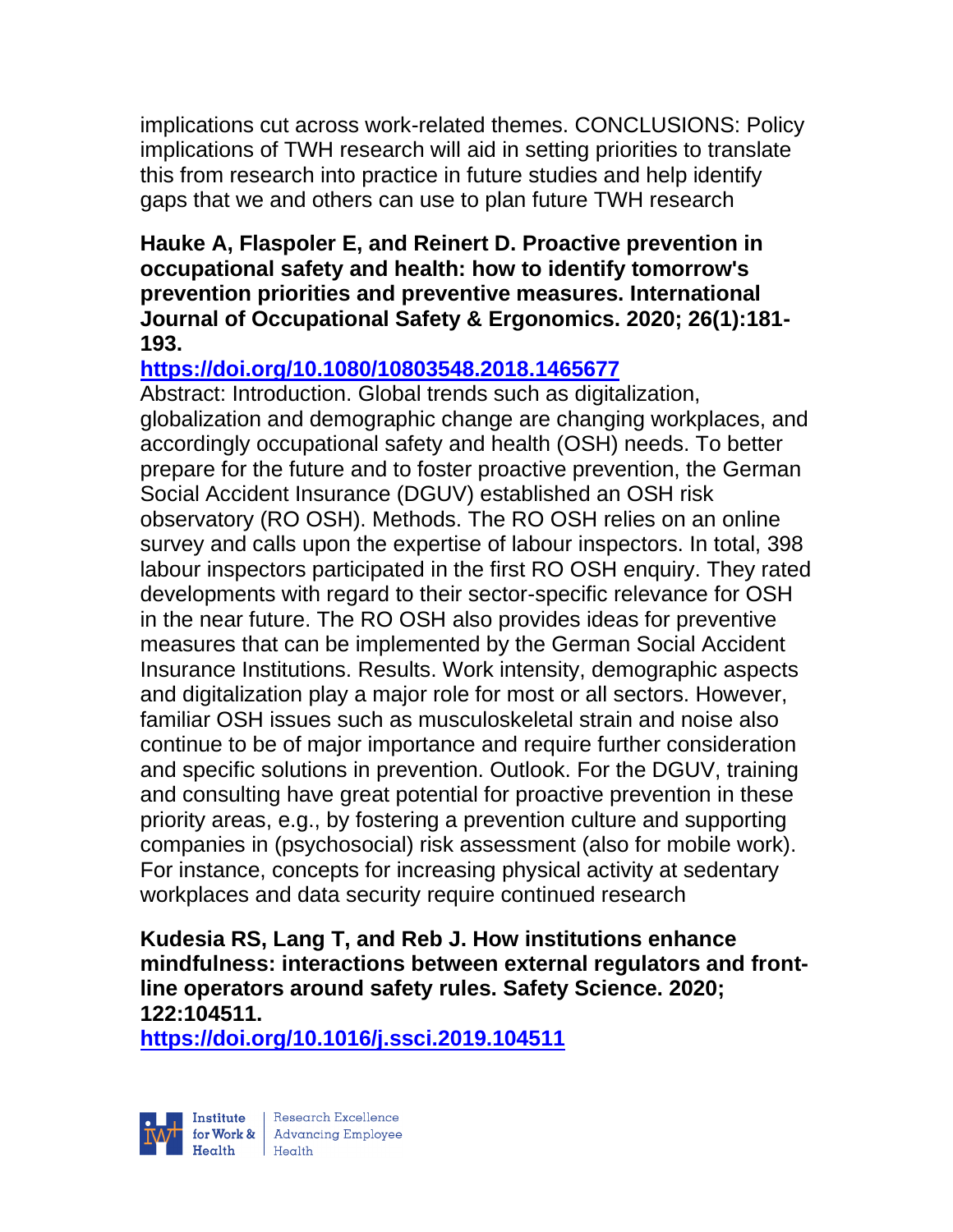**Lefrancois M and Probst I. "They say we have a choice, but we don't": a gendered reflection on work-family strategies and planning systems of atypical schedules within male-dominated occupations in Canada and Switzerland. Applied Ergonomics. 2020; 83:103000.**

## **<https://doi.org/10.1016/j.apergo.2019.103000>**

Abstract: For parents working in the transportation industry, atypical schedules are often a daily puzzle. Schedule planning systems allowing workers to choose shifts may affect job strenuousness and work-family balance (WFB) for both female and male workers. How could ergonomic interventions related to the implementation of those systems better consider gender dynamics regarding WFB strategies, and minimize inequities among workers? This article presents a joint analysis of two independent case studies related to ergonomic interventions in transport companies in Canada and Switzerland. Direct observation and semi-structured interviews shed light on the characteristics of schedule planning systems and their interaction with men's and women's WFB strategies. Issues related to each step of the planning process (shift construction, schedule choice, day-today schedule management) are discussed to inform interventions aimed at facilitating WFB, and ultimately gender equity, in atypical schedule contexts

### **Lin JH and Bao S. The effect of sit-stand schedules on office work productivity: a pilot study. Work. 2019; 64(3):563-568. <https://doi.org/10.3233/WOR-193017>**

Abstract: BACKGROUND: Sit-stand workstations have been introduced in the workplaces to address the adverse sedentary effect inherent to typical office jobs. Existing field or laboratory studies showed that standing interventions are not a detriment to work productivity or performance. The effect of gradient standing proportion on these measures is still unknown. OBJECTIVE: The current naturalistic pilot study aimed to examine the controlled sitstand ratio effect on office performances. METHODS: Eleven musculoskeletal symptom free office employees from a large government agency volunteered in this study. They were all equipped with electronic sit-stand desks. Computer usage (N=11) and productivity (N=3) were collected using software and organizational metrics, respectively, for four typical workdays of four different sit-



 $\begin{tabular}{|l|} Institute & Research Excellence \\ \hline for Work & Advancing Employee \\ Health & Health \\ \end{tabular}$ | Research Excellence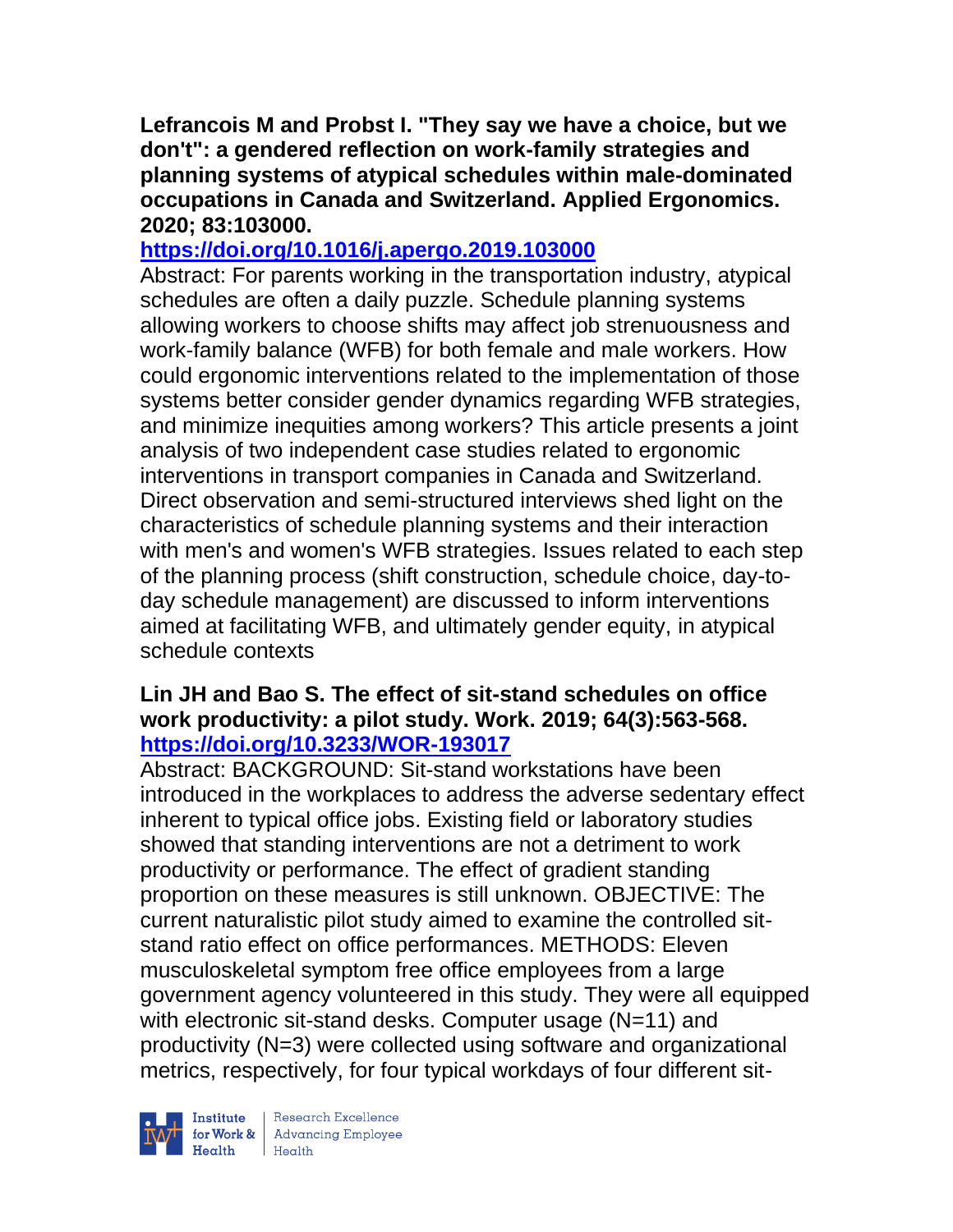stand ratios (7 : 1, 3 : 1, 2 : 1, and 1 : 1). RESULTS: There were no statistically significant schedule effects on any computer usage measures. While not significant, time using computer, keystrokes, word count, and keyboard errors were all less as standing time increased. Sit-stand ratio and job productivity did not observe a clear cause and effect relationship. CONCLUSIONS: The amount of time spent standing in typical office jobs might not affect computer usage and productivity. Further study with a larger sample is needed for a stronger evidence

### **Lusa S, Punakallio A, Manttari S, Korkiakangas E, Oksa J, Oksanen T, et al. Interventions to promote work ability by increasing sedentary workers' physical activity at workplaces: a scoping review. Applied Ergonomics. 2020; 82:102962. <https://doi.org/10.1016/j.apergo.2019.102962>**

Abstract: Although worksite interventions increase physical activity, little is known about their effects on work ability. The objective of this scoping review was to examine the extent, range and nature of interventions to promote work ability by increasing the physical activity or decreasing the sedentary time of sedentary workers in order to identify implications for health promotion at workplaces. We searched Medline, Cochrane Central, and Scopus and identified 29 intervention studies. Using an iterative method, we provided an overview of the study elements and extracted details on study sample, design, intervention content, outcomes, and beneficial effects. Most of the studies (N=25) were RCTs. Thirteen studies reported beneficial effects on work ability. Tailored and group-based interventions and interventions including environmental actions were often beneficial (9/13). We identified features of feasible and effective interventions for promoting work ability by increasing the physical activity or decreasing the sedentary time of sedentary workers. However, more studies are needed on the sustainability of these effects, and versatile interventions tailored to workers and work demands

**Meenan RT, Walkosz BJ, Buller DB, Eye R, Buller MK, Wallis AD, et al. Economic evaluation of an intervention promoting adoption of occupational sun protection policies. Journal of Occupational & Environmental Medicine. 2019; 61(12):978-983.** 

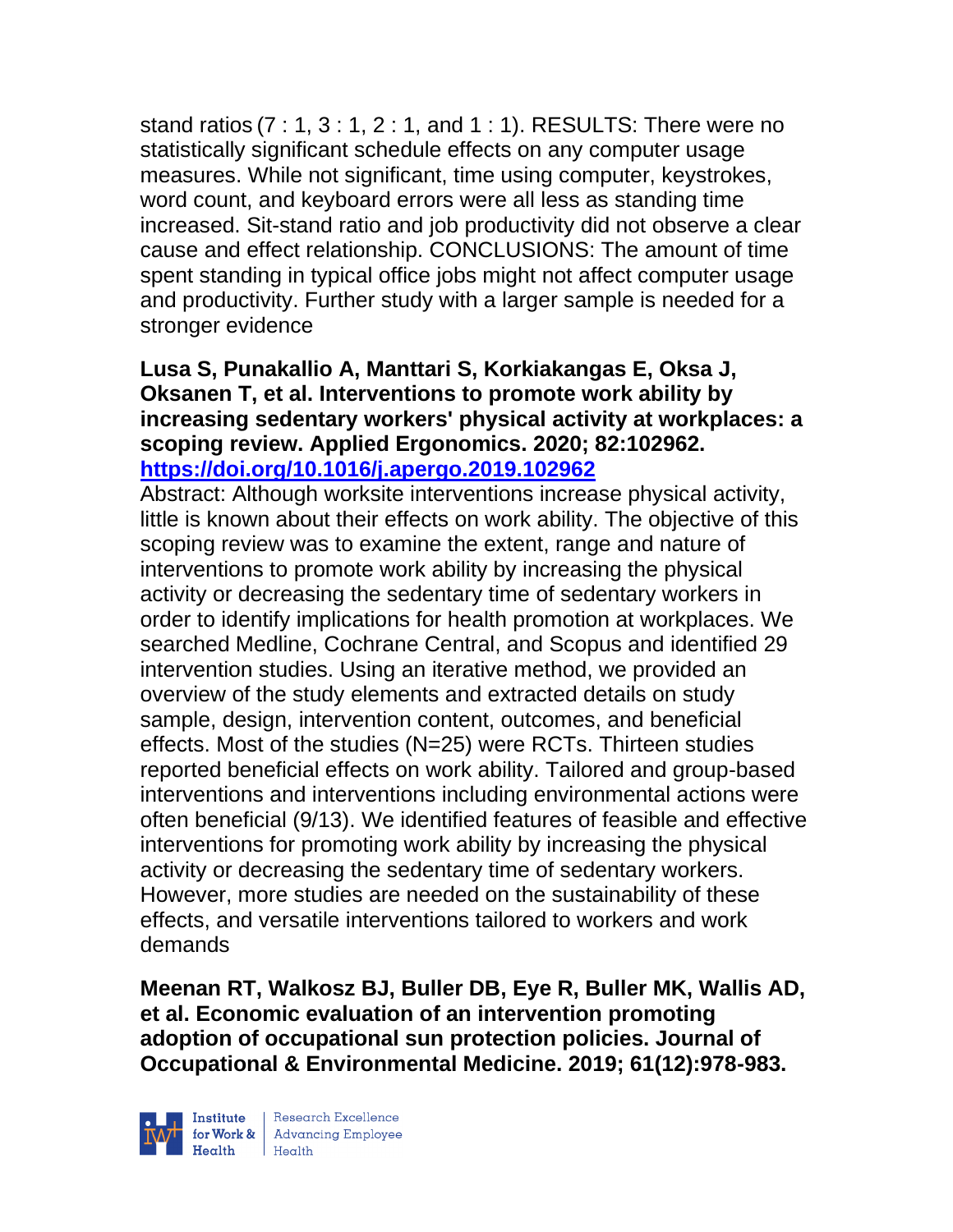## **<https://doi.org/10.1097/JOM.0000000000001707>**

Abstract: Objective: Economic evaluation of an intervention promoting adoption of occupational sun protection actions by Colorado public sector employers. Methods: Randomized controlled trial with 2-year follow-up conducted during 2010 to 2013. Thirty-three intervention and 30 attention-control worksites in final economic sample. Twentyfour-month intervention of personal contacts, training, and materials. Intervention delivery micro-costed. Costs of implemented actions from employer self-report. Results: Twenty-four-month intervention costs: \$121,789, 51.8% incurred by project staff (per-worksite mean=\$1,732). Worksite costs: \$58,631 (mean = \$1,777). Peremployee costs: \$118 project staff, \$56 worksites. Materials cost: \$5990 (mean = \$181). Intervention worksites implemented 72 nontraining sun protection actions post-Sun Safe Workplaces (SSW) (mean  $= 2.18$ ). Control worksites implemented 39 actions (mean  $=$ 1.30). Total costs to intervention worksites of implementing the 72 post-SSW actions: \$90,645 (mean = \$2,747). Control worksite costs: \$66,467 (mean = \$2,216). Per-employee implementation costs are comparable to other worksite health interventions. Conclusion: SSW expanded adoption of sun protection actions at a reasonable peremployee cost.

#### **Park S and Jang MK. Associations between workplace exercise interventions and job stress reduction: a systematic review. Workplace Health & Safety. 2019; 67(12):592-601. <https://doi.org/10.1177/2165079919864979>**

Abstract: Background: High job stress is positively associated with reduced quality of life in workers, detrimental effects on worker health, and increased worker absenteeism and lower productivity. Exercise is a proven approach for coping with psychological stress in general. However, relatively few research studies have examined the effects of workplace exercise interventions on job stress reduction. The purpose of this systematic review was to identify associations between workplace exercise interventions and job stress reduction among employees. Methods: A literature search was performed using five databases (i.e., CINAHL, Medline via PubMed, Scopus, PsycINFO, and Embase), and eligible studies were written in English, and were published between January 1990 and October 2018. Studies were included if worker participants were subjected to a

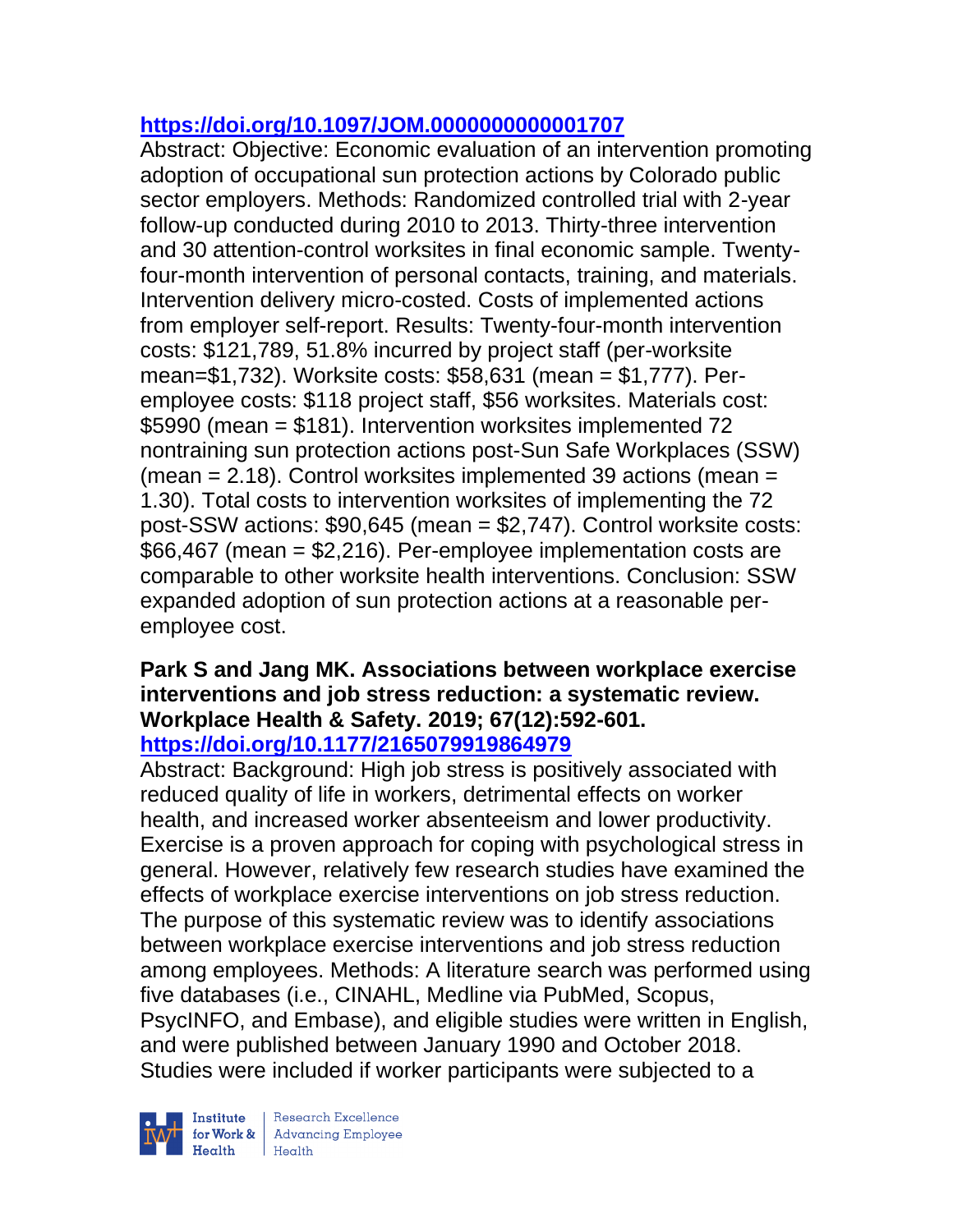workplace exercise intervention, and their job stress was measured before and after the intervention. To assess the quality of these studies, van Tulder's risk of bias assessment tool was applied. Findings: Eight studies were identified, and six of those (75%) were found to be of relatively good quality. In only two of the studies (25%) was the workplace exercise program associated with a statistically significant reduction in job stress. The study findings suggest that relationships between workplace exercise interventions and job stress reduction have not been sufficiently evaluated in the literature. Conclusion and Application to Practice: Based on the limited data available, future intervention research should focus on randomized controlled trials of interventions incorporating both exercise and multidimensional strategies to reduce job stress

## **Roy M, Simard R, Anais F, and Genereux M. Health promotion in the workplaces: fostering resilience in times of organizational change. Canadian Journal of Public Health. 2019; 110(6):792-800. <https://doi.org/10.17269/s41997-019-00229-w>**

Abstract: OBJECTIVES: In 2015, a healthcare reform was undertaken in the province of Quebec (Canada). This amended system resources and structures, resulting in increased work-related stress, retirements, and sick leaves. In this study, we examined associations between stress, psychological distress, and resilience in this context. METHODS: A subsample of healthcare workers  $(n = 1008)$  from the 2014-2015 Eastern Townships population-based survey was used to examine resilience, its distribution among various occupational categories, and whether it moderated associations between stress and psychological distress. Chi-square analyses were used to look for differences between variables. Logistic regressions served to assess the moderating effect of resilience in the associations between stress and psychological distress. RESULTS: Healthcare workers' resilience was high. Employees with higher resilience are more likely to be older, male, educated, and affluent. One third of workers reported their work as quite or extremely stressful, 56.2% rated it as their main source of stress, and 25.7% reported psychological distress. Despite higher stress, administrators had higher resilience and lower psychological distress. Support staff had higher psychological distress and lower resilience. Occupation involving social staff, technicians, and professionals had higher

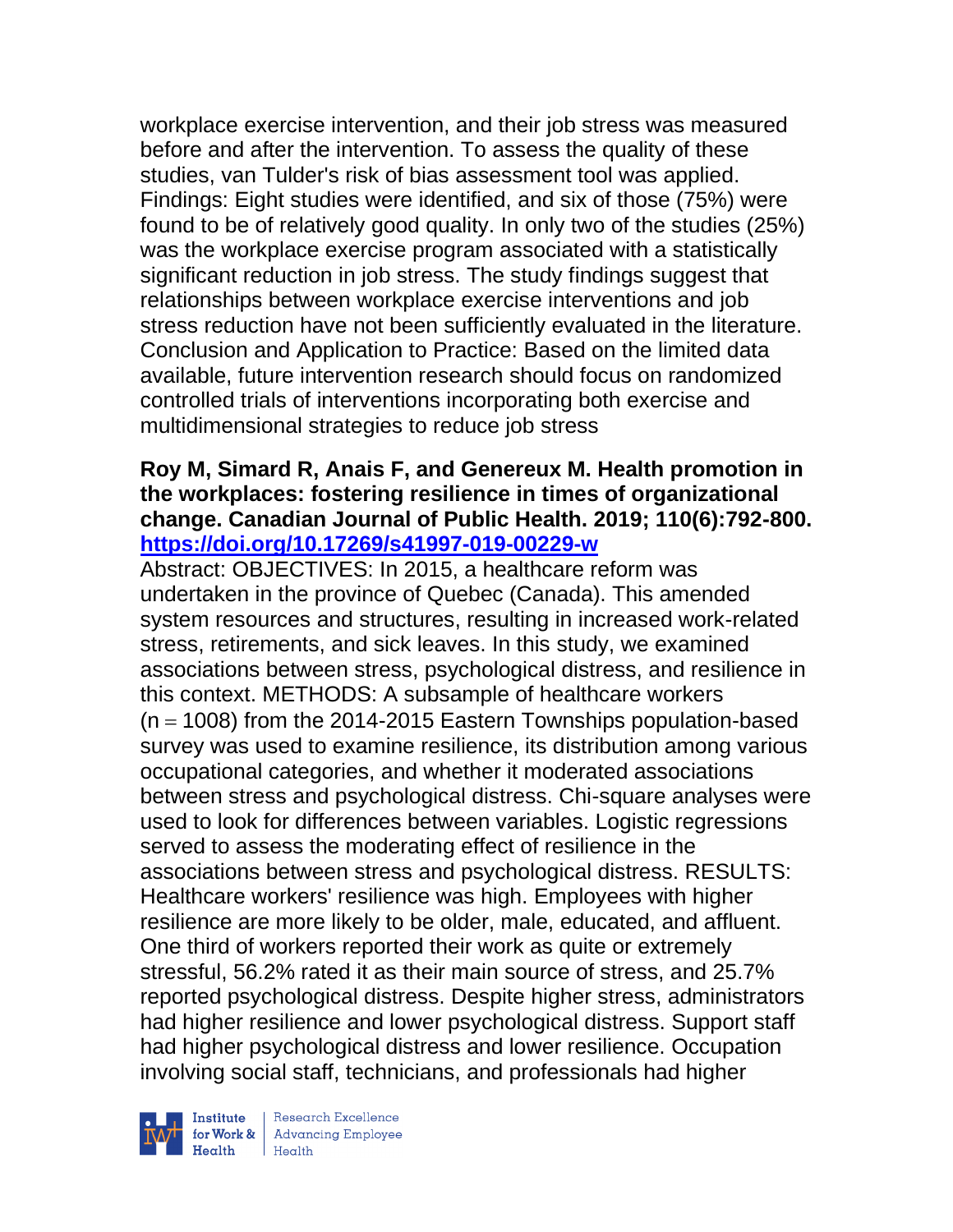psychological distress despite lower stress. A positive gradient in the distribution of resilience was observed in the healthcare system hierarchy with higher resilience and lower psychological distress among higher positions (despite equal stress). Higher resilience moderates the negative association between stress and psychological distress. CONCLUSION: These results support workplace health promotion to foster employee health, particularly in the lower spectrum of the healthcare system hierarchy

## **Sartore-Baldwin ML, Baker J, Schwab L, Mahar MT, and Das B. Shelter dogs, university employees, and lunchtime walks: a pilot study. Work. 2019; 64(3):487-493.**

## **<https://doi.org/10.3233/WOR-193010>**

Abstract: BACKGROUND: Workplace walking interventions can lead to positive physical and psychological outcomes for employees. For optimal success, however, innovative approaches that appeal to employees are needed. OBJECTIVE: The purpose of this study was to assess the physical activity levels and experiences of university staff members who walked shelter dogs during their lunch breaks. METHOD: Participants walked with a dog and a partner for 30 minutes during their lunch break one day a week for four weeks. Accelerometer data was collected during participant walks and interviews conducted post-intervention. RESULTS: Quantitative results indicated that participants averaged  $24.9 \pm 7.4$  minutes of moderate-to-vigorous physical activity (range 12- 37 min) during the walk. Qualitative findings suggested that the incorporation of shelter dogs into a walking intervention encouraged participants to take part in the study and continue each week. CONCLUSIONS: Both the quantitative and qualitative data from this pilot study support the notion that including shelter dogs into a university-based walking program encouraged physical activity engagement and adherence

**Swuste P, van Gulijk C, Groeneweg J, Guldenmund F, Zwaard W, and Lemkowitz S. Occupational safety and safety management between 1988 and 2010: review of safety literature in English and Dutch language scientific literature. Safety Science. 2020; 121:303-318.** 

**<https://doi.org/10.1016/j.ssci.2019.08.032>** 

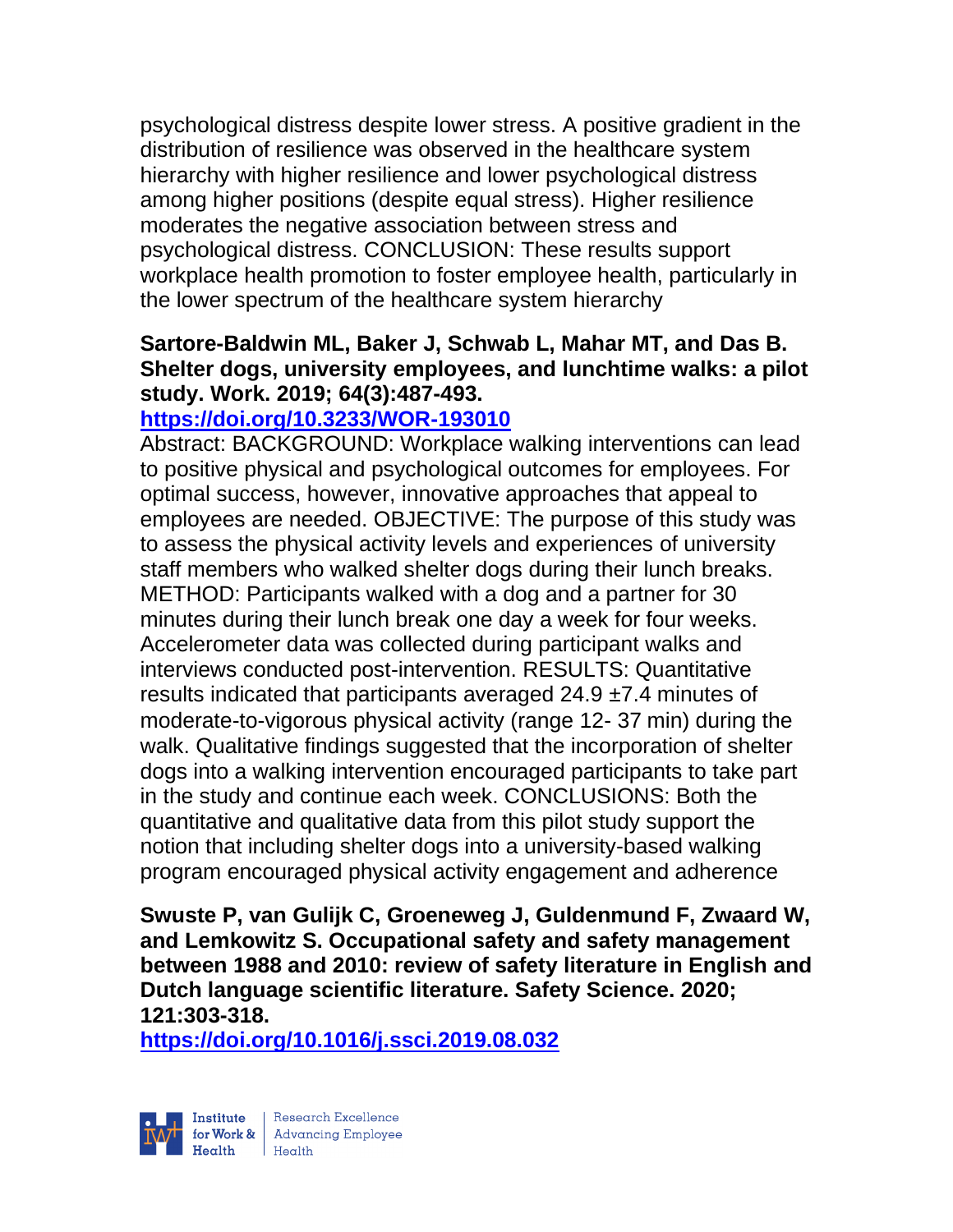## **Thiene DD, Mittendorfer-Rutz E, Rahman S, Wang M, Alexanderson K, Tiihonen J, et al. Trajectories of sickness absence, disability pension and unemployment in young immigrants with common mental disorders. European Journal of Public Health. 2019; 29(6):1055-1062.**

#### **<https://doi.org/10.1093/eurpub/ckz046>**

Abstract: Background: The aims were to elucidate if trajectories of labour market marginalization (LMM), measured as sickness absence (SA)/disability pension (DP) or unemployment, differed between young immigrants and natives before and after an incident diagnosis of a common mental disorder (CMD), and to investigate if educational level, psychiatric comorbidity and duration of residence in Sweden (in immigrants) had different associations with subsequent LMM in natives compared with immigrants. Methods: A total of 28 971 young adults (19-30 years), with an incident CMD (inpatient or specialized outpatient healthcare due to CMDs or dispensed prescribed antidepressants during 2007) were included. Group-based trajectory models were utilized to identify trajectories of annual months of LMM 3 years before and 6 years after the diagnosis. The associations of risk factors with different trajectories were investigated by multinomial logistic regression, X2-test and Nagelkerke R2 to measure the associations' strength. Immigrants were categorized into Western and non-Western immigrants. Results: Young natives and immigrants showed similar trajectories of SA/DP. A higher proportion of non-Western immigrants (20.5%) followed trajectories of high levels of unemployment (>2 annual months) compared with Western immigrants (15%) and natives (16.5%). Educational level and duration of residence in Sweden (in immigrants) discriminated trajectories of both SA/DP and unemployment, whereas psychiatric comorbidity only discriminated trajectories of SA/DP. Conclusions: Differences in trajectories of unemployment between young natives and immigrants with an incident CMD were found. Educational level and psychiatric comorbidity provided information on differences between natives and immigrants and duration of residence gave information for subgroups of immigrants. © The Author(s) 2019. Published by Oxford University Press on behalf of the European Public Health Association. All rights reserved.